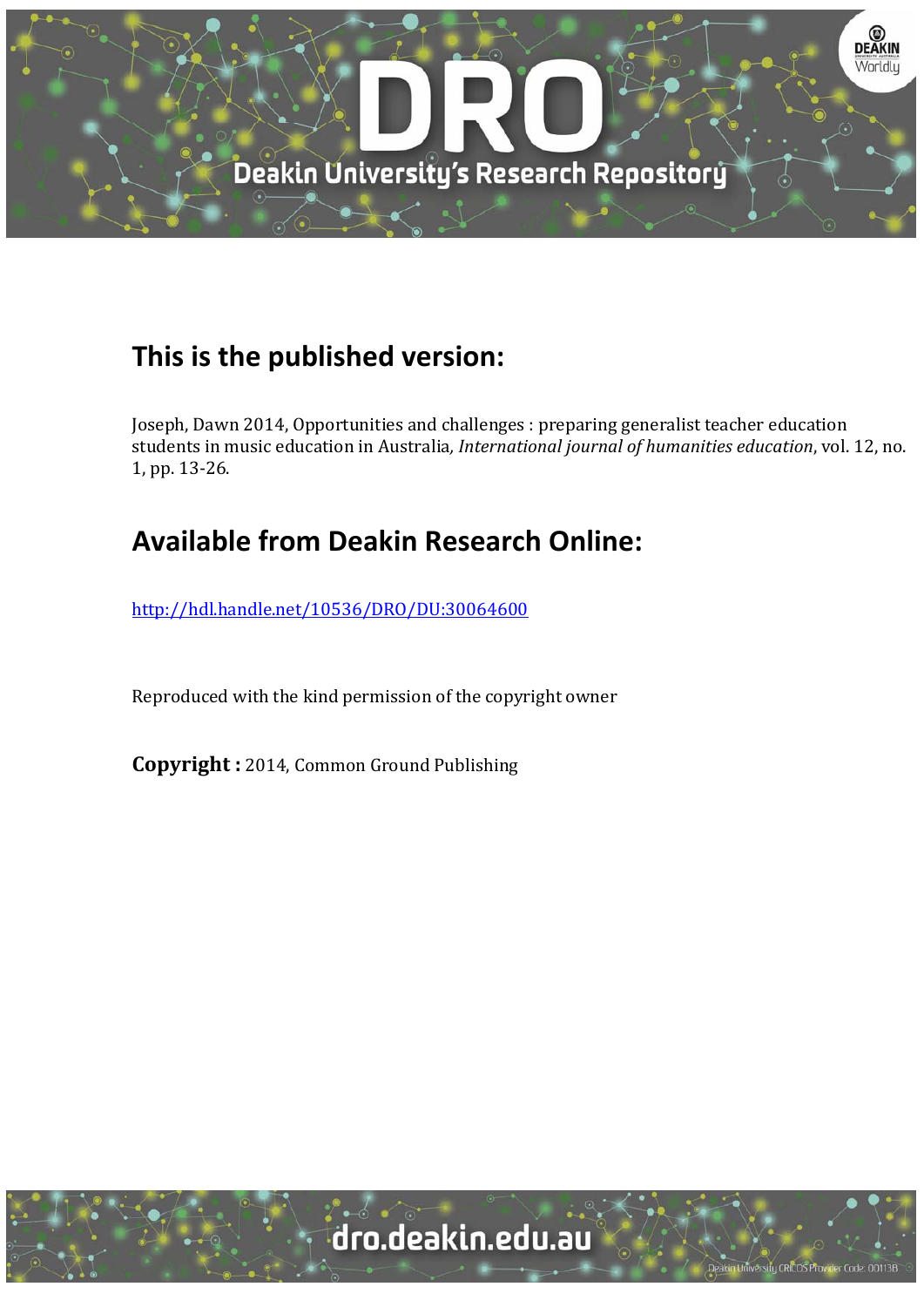

VOLUME 12 ISSUE 1

# The International Journal of Humanities Education

 $\_$  , and the set of the set of the set of the set of the set of the set of the set of the set of the set of the set of the set of the set of the set of the set of the set of the set of the set of the set of the set of th

# Opportunities and Challenges

Preparing Generalist Teacher Education Students in Music Education in Australia

DAWN JOSEPH



thehumanities.com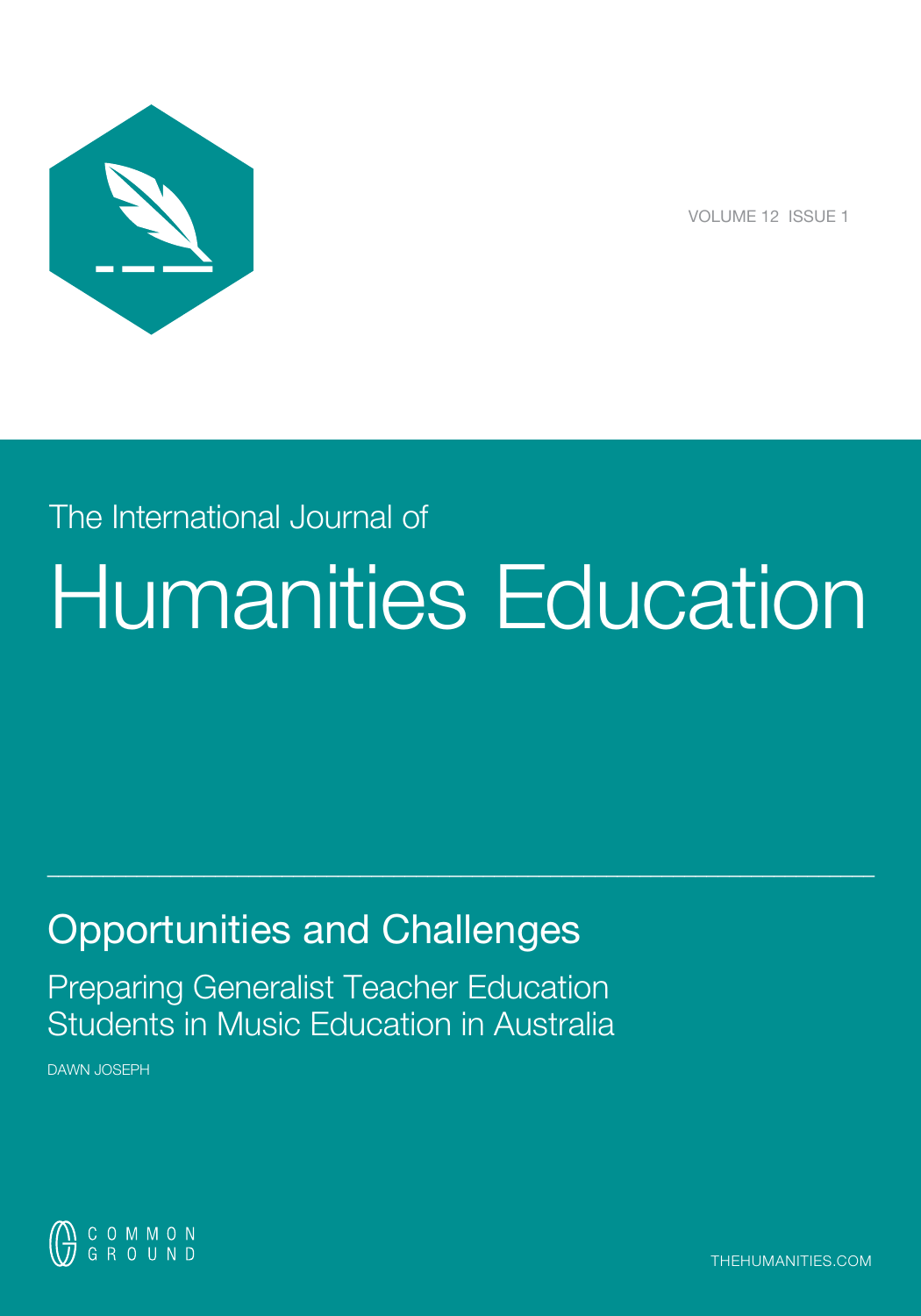#### **THE INTERNATIONAL JOURNAL OF HUMANITIES EDUCATION** www.thehumanities.com

First published in 2014 in Champaign, Illinois, USA by Common Ground Publishing LLC www.commongroundpublishing.com

ISSN: 2327-0063

© 2014 (individual papers), the author(s) © 2014 (selection and editorial matter) Common Ground

All rights reserved. Apart from fair dealing for the purposes of study, research, criticism or review as permitted under the applicable copyright legislation, no part of this work may be reproduced by any process without written permission from the publisher. For permissions and other inquiries, please contact cg-support@commongroundpublishing.com.

*The International Journal of Humanities Education* is peer-reviewed, supported by rigorous processes of criterionreferenced article ranking and qualitative commentary, ensuring that only intellectual work of the greatest substance and highest significance is published.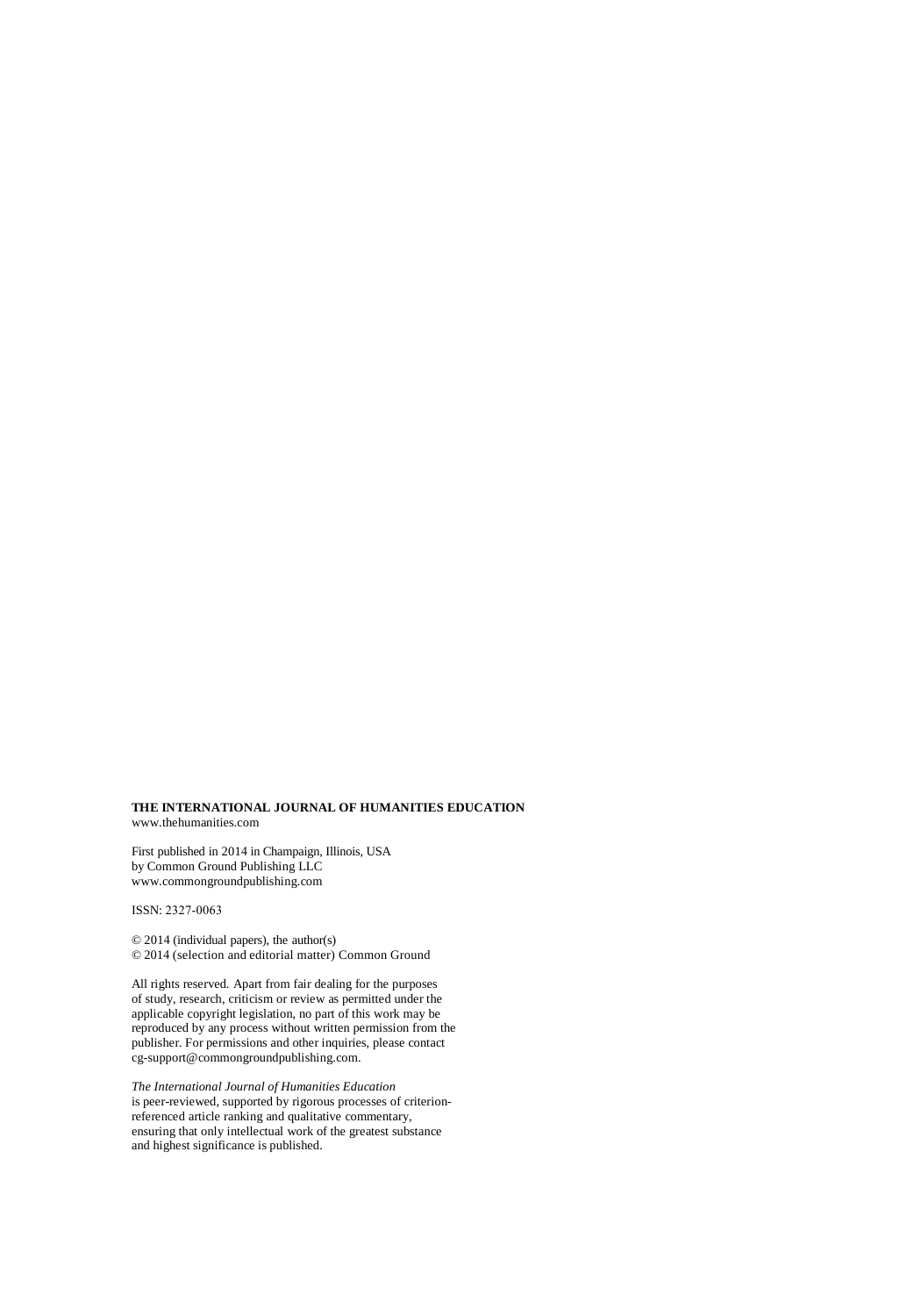# **Opportunities and Challenges: Preparing Generalist Teacher Education Students in Music Education in Australia**

#### Dawn Joseph, Deakin University, Australia

*Abstract: The Australian Curriculum on 'the Arts' will be implemented across Australia in 2014. This curriculum is expected to replace existing State and Territory curricula where educators are given the opportunity to review, renew, and refresh their practice. Music tertiary educators are faced with opportunities and challenges to effectively prepare and engage pre-service teachers (PSTs) as generalist teachers. This paper focuses on PSTs within the Bachelor of Primary Education course at Deakin University (Melbourne, Australia). Within this course, PSTs undertake two arts units as generalist teachers: in trimester one, they are introduced to music elements and creative music making; in trimester two, they focus on pedagogical issues and classroom implementation. In 2013, I gained ethical permission to undertake a research project titled "Pre-service teacher attitudes and understandings of Music Education". This case study draws on semi-structured interview data with music lecturers who taught in trimester two at Deakin University in 2013 (ten threehour workshops). Using interpretative phenomenological analysis, I analyzed and codified the interview data and reported on two themes: ways of teaching and creative music making. This paper also highlights the challenges and opportunities sessional staff face when preparing PSTs in music education as generalist teachers.* 

*Keywords: Teacher Education, Music Education, Arts Curriculum, Sessional Teaching* 

# **Introduction**

n 2013, the Parliament of Victoria, Australia undertook an inquiry into the benefits and potential of music education in Victorian schools (see Parliament of Victoria 2013). The scope of the inquiry is based on research and stakeholder evidence highlighting the In 2013, the Parliament of Victoria, Australia undertook an inquiry into the benefits and potential of music education in Victorian schools (see Parliament of Victoria 2013). The scope of the inquiry is based on research a focus of my paper, this report documents the many invaluable benefits and variability of quality in provision and resources in Victorian schools and tertiary institutions (universities). From the evidence gathered by the Parliament of Victoria, the majority of respondents felt "music education should be taught by a specialist at the primary level" (2013, 92). This was based on the premise that generalist teachers "lack the skills and confidence to effectively deliver quality music education" as few hours within primary teacher education courses are allocated to music education. In 2013, at Deakin University (DU), Melbourne, Australia, where this study was carried in out within the Bachelor of Education (Primary), pre-service teachers (PSTs) only received 12 hours in Trimester one (T1) and 30 hours in Trimester two (T2) for music education. This amounts to a total of 42 hours, such a far cry from other international countries that, for example, receive 270 hours in Finland and 160 hours in South Korea (Letts and McPherson 2011).

Many primary PSTs enter the course with limited or poor music musical knowledge and abilities; they also lack a belief in themselves to confidently teach music as generalist teachers (Parliament of Victoria 2013; de Vries 2011; Russell-Bowie 2009; Holden and Boutton 2006; Harrison and Ballantyne 2005). Nevertheless, teacher education programs at DU, like many other Australian tertiary institutes, are exhorted to prepare and provide PSTs with quality experiences for teaching. The Parliament of Victoria (2013, 98) confirms "preservice teachers need more music education if they are expected to deliver music in primary classrooms". In this paper, I specifically focus on the Bachelor of Education (Primary) as a case study in 2013 through interview data with two sessional teaching staff. The term 'sessional' is used in Australia for those who work on a contract basis and are part time (Anderson 2007). This study is exploratory

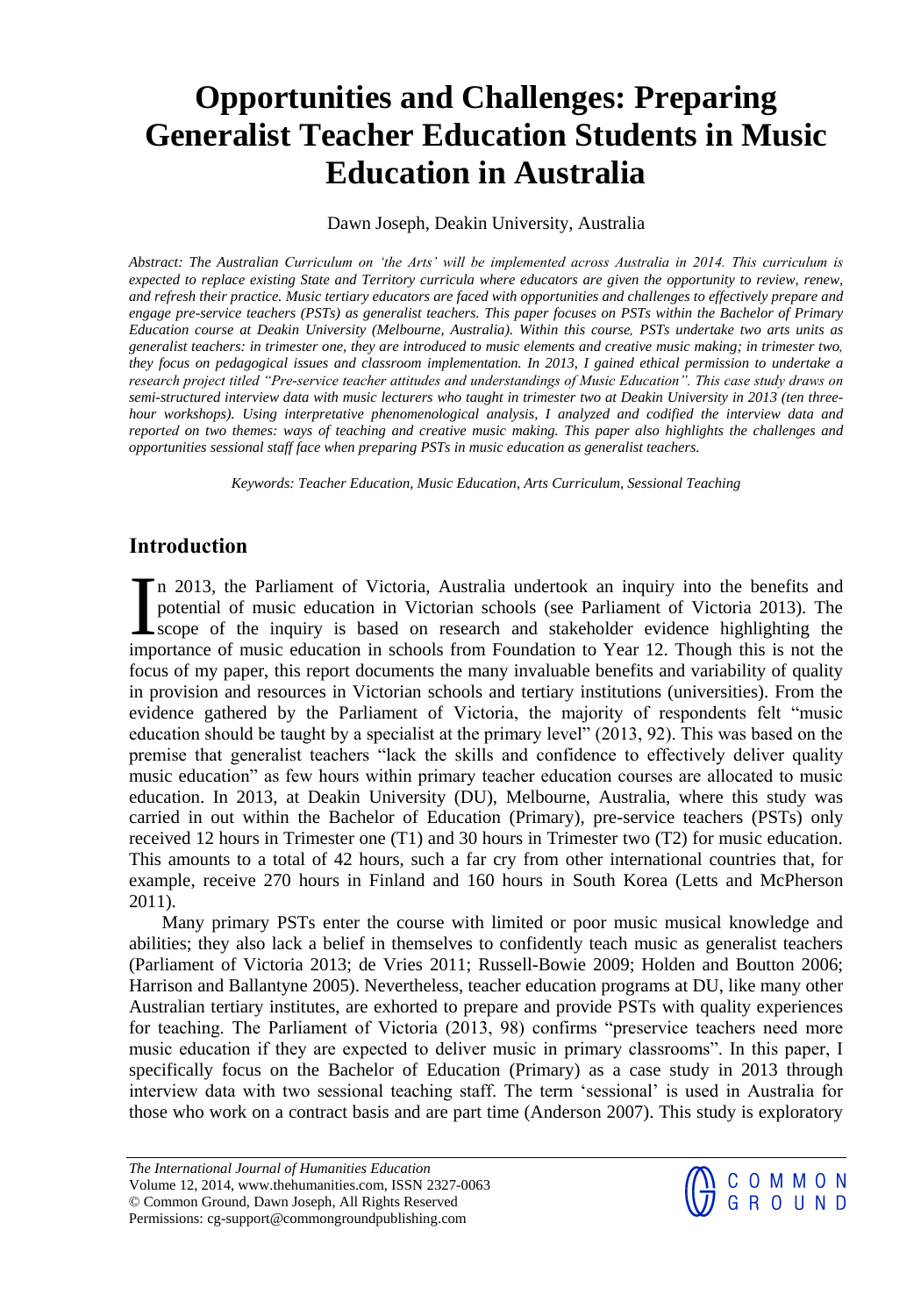in nature, therefore, no specific hypotheses is tested. It only offers the perspectives of two sessional staff; highlighting some of the ways they taught a music core unit when preparing PSTs as generalist teachers. The findings may be similar to what other institutions may face globally. I invite international dialogue in regards to how tertiary music educators and course directors can improve the delivery and content of music education to generalist teachers given course restraints. This research contributes to the wider debates higher institutions face regarding staffing and resources. As the DU Bachelor of Education (Primary) will be reaccredited in 2016, the findings will be most informative to stakeholders reaccrediting the course and when I rewrite the unit content to meet national major reforms such as the Australian Qualification Framework (AQF) and the Australian Professional Standards for Teaching (see AQF 2013 and AITSL, 2011) These reforms are not the focus of this paper.

## **Bachelor of Education (Primary): Music Education**

The Bachelor of Education (Primary) is the flagship teacher education course (degree) at DU. The four-year course consists of thirty-two units (credit points), two of which are core for the Arts undertaken in the 4th year of study. Music falls under the umbrella of the Performing Arts (dance, drama and music) in Australia. The Australian curriculum for the Arts (dance, drama, media, music and visual arts) identifies that "learning in the Arts involves making and responding" (ACARA 2011, 5). According to Gibson and Ewing (2011, 11), music and visual arts were "mandated from the 1960's". Given this history, the first core unit (ECA409 Primary Arts Education) only included music and visual arts at the Burwood campus where I have been based as a music educator since 2001. The second core unit (EEA410 Primary Arts Education: Focused Study) offers all the Arts in T2 where students can self-select one of the Art forms (Deakin University, 2012b). The paper discusses the Music Focus Study in 2013 (EEA410 Primary Arts Education: Focused Study).

The music focus study is built on the knowledge, skills and understandings attained in T1. This unit introduces PSTs to arts education through the development of personal skills in Arts practice and responding to the Arts (aesthetics, criticism and contexts) and, secondly, in the design and development of curriculum implementation materials in the Performing Arts and the Visual Arts (Deakin University 2014c). The music content of twelve hours (4 x 3 hour workshops) introduces PSTs to the elements of music and music creativity (soundscapes). PSTs gain an understanding of basic music teaching approaches, which focus on: creative music, singing, classroom instrument performance, listening and moving to music. They also develop basic performance skills in classroom percussion, as well as elementary level skills in reading graphic scores and staff notation.

In T2, PSTs undertake 30 hours (10x3 workshops) where a range of approaches is explored (Orff, Kodály and Dalcroze) including multicultural music. They consider current music education curriculum frameworks with a focus on the AusVELS dimensions of 'creating and making' and 'exploring and responding' in the arts and designing music curriculum and assessment (VCAA 2014). The emphasis for this unit is on pedagogical approaches to music teaching and learning. A central component of this unit encourages PSTs to increase their confidence in teaching and implementing music in the primary classroom. In the following section, I offer some theoretical understanding in regards to PST attitudes to music education and employing sessional staff to teach within the context of PST courses.

## **Pre-Service Teachers Music Education**

A wide range of research has been undertaken globally regarding PST music education preparation (generalist and specialist) and their attitudes to music teaching (Asmus 2000; Yourn 2000; Hennessy 2000; Conway 2002; Harrison and Ballantyne 2005; Della Pietra et al 2010).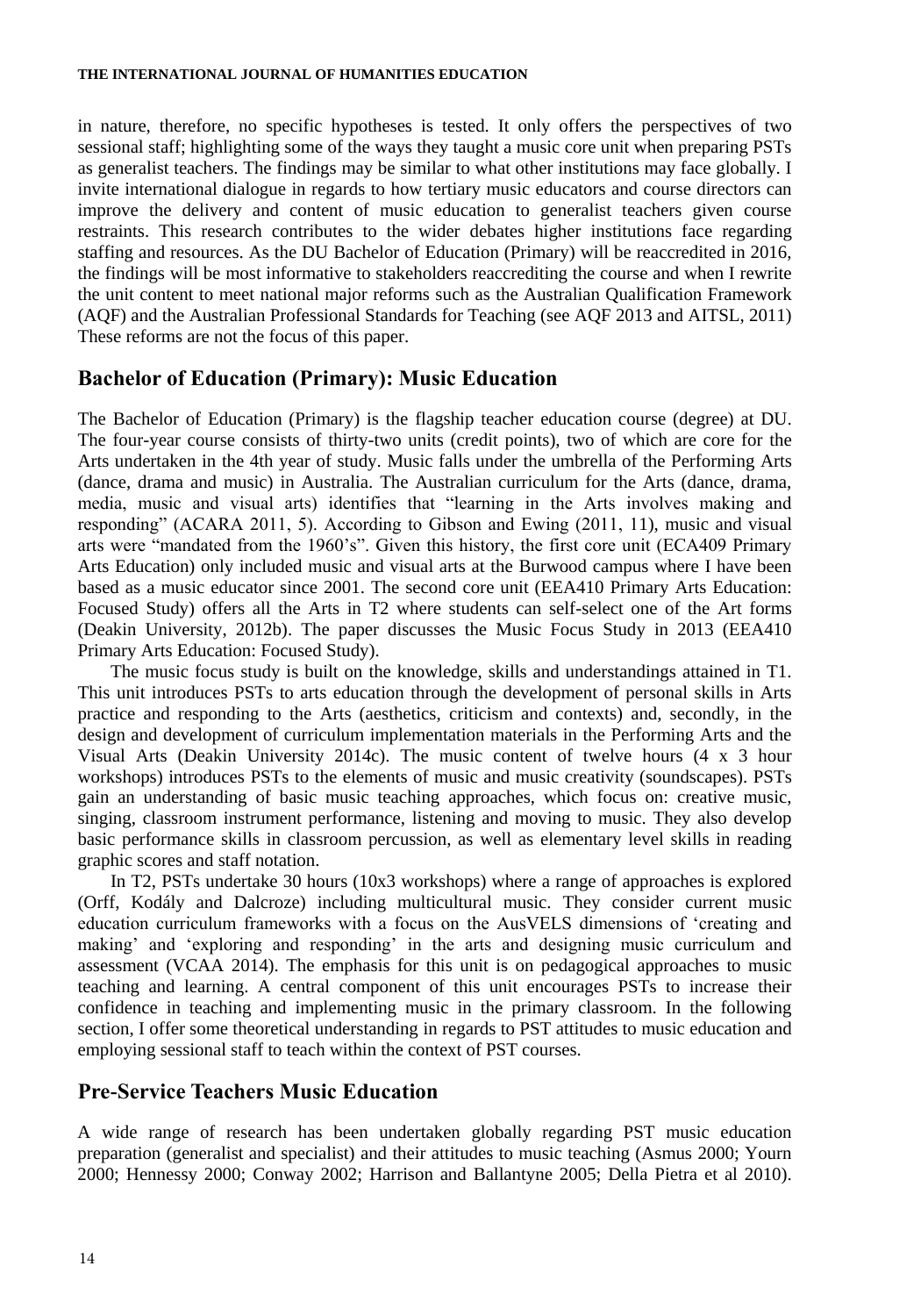The research has shown that most primary school teachers at some point will integrate music or include music in their classrooms. Some generalist teachers may even be appointed to teach music. In Victoria, school principals can appoint either a music specialist or generalist teacher at the primary school level, however, presently, not all primary schools have specialist music teachers (Parliament of Victoria, 2013). The Australian Curriculum also states "schools are best placed to determine how the learning in the Arts will be delivered" (ACARA 2014, 4). Given this reality, it is no surprise that the Parliament of Victoria (2012) makes the recommendation that "the Victorian Government work with universities to develop a postgraduate course for inservice primary classroom teachers to specialise in music education" (Parliament of Victoria 2013, 95).

Music education generally starts at birth, although some may argue even from pre-birth (Whitwell 1999). In the formal sense, it begins at kindergarten and/or primary schools where either generalist or specialist teachers provide engaging and enriching classes. This has been the case since the early 19th century (Della Pietra et al 2010). Given this legacy, PST attitudes towards music education develop long before they enter teacher education courses (Hash 2009). Research, undertaken by leading music researchers, confirms this phenomenon (Berke and Colwell 2004; Abril and Gault 2005; Hash 2009). Russell-Bowie (2009) found in her research that generalist PST's in New South Wales (Australia) were ranked lowest in confidence to teach music and did not rank music a high priority compared to PSTs from other countries such as South Africa, USA, Ireland and Namibia. This attitude may stem from PSTs lack of experience and also the poor quality of music education received at schools. This outlook may significantly be attributed to what Russell-Bowie (2009, 33) suggests is a "lack of personal musical involvement generally in Anglo-Australian culture compared with those from other cultures".

Within teacher education courses, tertiary music educators face ongoing issues of limited time (Gifford 1993; Garvis and Riek 2010) provision, resources, timetabling and competing for a space with the other Art forms (Chrysostomou 2011). As the Arts are mandated as a key learning area in the Australian Curriculum, this then challenges higher education providers to prepare generalist and specialist teachers sufficiently and effectively to teach the Arts. The Australian Curriculum points out that young Australians are entitled to engage with the Arts and "should be given an opportunity to experience the special knowledge and skills base of each" (ACARA 2014, 4). The National Curriculum places emphasis on intercultural understandings in the Arts (ACARA 2014). As tertiary music educators, we are urged to provide inclusive programs for cross-cultural connections to be made, moving from monoculture western Classical music to "building on shared interests and commonalities" (ACARA 2014, 24) where "many musics and musical approaches are featured on equal footing" (Schippers 2010, 31). Given the multicultural society we live in, as in many other parts of the world, PSTs in Melbourne will no longer teach in Anglo-Celtic classrooms. According to Nieto (1992, 281), "we do our students a disservice when we prepare them to live in a society that no longer exists". They have to be culturally responsive and inclusive of multicultural music. Much international research has been undertaken in this area that suggest the benefits of engaging with a wide range of musics and genres that embrace multicultural music and cultural infusion (Anderson and Campbell 2011; Belz 2006; Blacking 1995; Chen-Hafteck 2007; Erwin, et al 2003; Fredericks 2008; Joseph 2009; Joseph and Southcott 2011 and 2013; Senders and Davidson 2000; Volk 2004). PTS courses at tertiary settings engaging in music education are either taught by full-time staff or by sessional staff.

## **Sessional Teaching**

Sessional staff is employed for a range of reasons at universities. For example, staff may be on leave or in my case, as a full-time music educator, the teaching was beyond my workload, hence I needed to find a sessional or two to take my unit. According to Percy et al (2008, Forward) a large number of sessional staff is employed at higher education institutes in Australian "between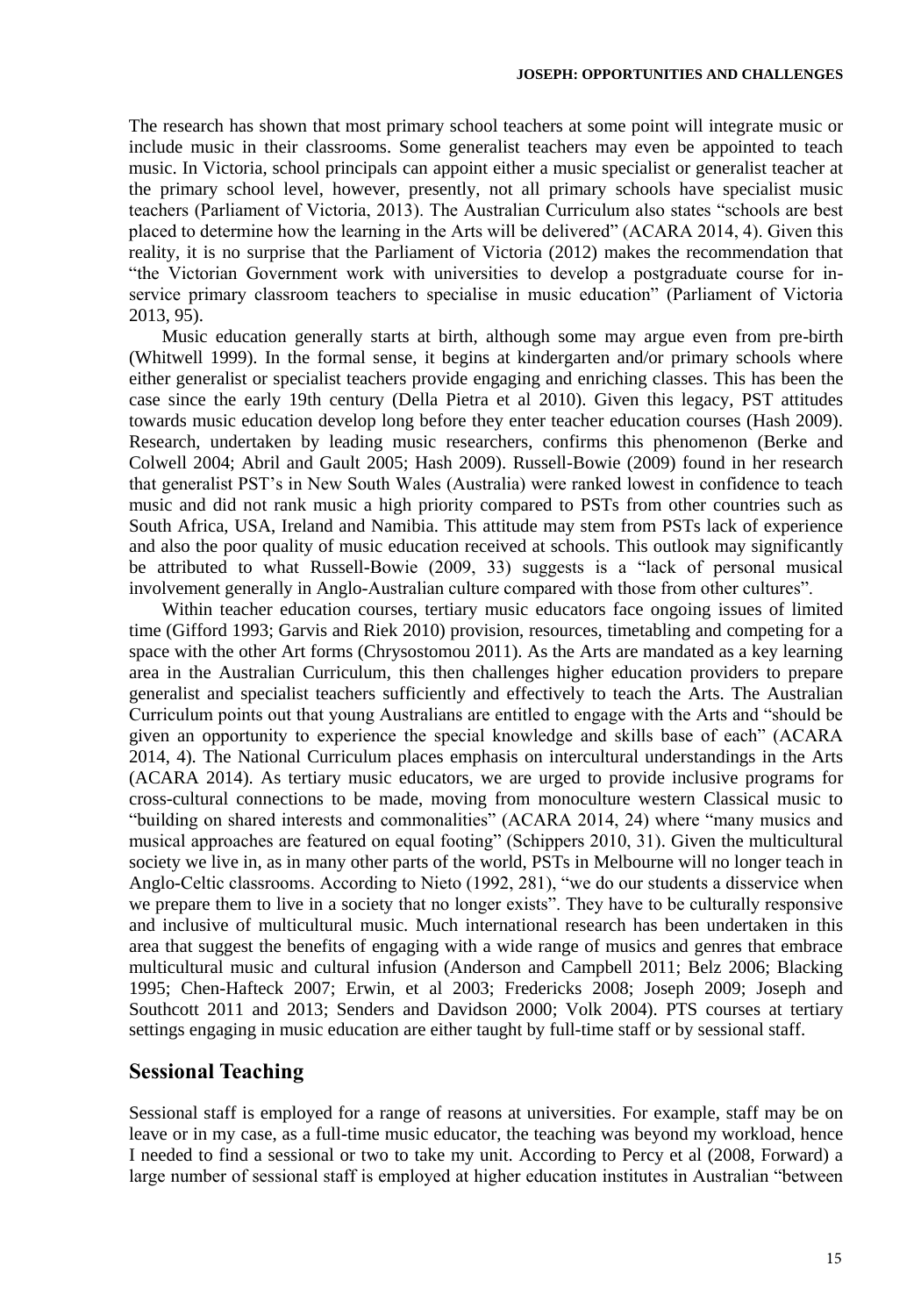40 and 50%". I do not wish to in this paper focus on sessional staff in relation to standards and quality assurance practice (see Harvey 2013), rather, I fully agree that they "make a significant but largely invisible contribution to the quality of teaching and learning in higher education" (2013, 1). In December 2008, the Australian Government was presented with a report from a Review of Australian Higher Education known as the 'Bradley Review' (see Australian Government 2008). This review abolished the cap on university places in 2008 in order to increase the proportion of the population to attain higher education qualifications. The increase in student numbers around Australia calls for more sessional staff to be employed, ensuring quality assurance standards are maintained (Harvey 2013). Once my workload was confirmed, I sought sessional staff in T1of 2013 to teach in T2. According to Harvey et al (2005) little research has been undertaken in Australia in relation to sessional academics, though a body of research is emerging from other international countries.

With the ageing academic workforce (Bexley et al 2011) and increasing numbers of students, sessional staff-provide the majority of teaching in Australian universities. This is confirmed by Percy et al (2008, 7) where it is stated "all universities depend heavily on sessional staff". Therefore, these lecturers need to be supported and managed by their institutions to ensure quality teaching and learning (Ryan et al 2011). They undertake a range of "teaching support duties…but are not necessarily paid for all the domains of teaching and learning" (Anderson 2007, 112). Some of these sessionals are postgraduate students or early-retired staff who have good content knowledge but "little or no background in education practice" (Rice 2004, 798). As more universities are moving toward blended teaching and learning options in many parts of the world, sessionals are challenged to work in online environments as some may have previously worked only in face-to-face learning environments. Recently, more induction programs and professional development support programs are in place to help sessional staff make the transition (Rice 2004). However, longer-term programs would be more beneficial as there is no evidence to support whether induction or short-term professional development programs "improve teaching or students' learning" (Weaver et al 2012, 237). Though the norm of just faceto-face "is now somewhat outdated" (Rice 2012, 798), Torrisi-Steel and Drew (2014, 374) found in their study that "face-to-face, teacher-led encounters were highly valued" by students. The sessionals in this case study used a hybrid of face-to-face and some blended learning (Salamonson and Lantz 2005) with an emphasis on practical hands-on music teaching and learning as the unit was an on-campus offering. Fortunately both sessionals were experienced tertiary educators. Their approach to teaching and learning took into account that learning is a constructive process where active learning takes place on the basis of experience (Christie 2005). As instructors they embedded learning in authentic tasks within a social setting where knowledge is dynamic, building on what students know to develop their music skills and understandings. When using a constructivist approach the students learning styles are considered, the emphasis shifts from teaching to learning in order for students to develop processes and skills (Christie 2005, Clarkson and Brooke, 2004, Thirteen Online 2004). This "usually means encouraging students to use active techniques (experiments, real-world problem solving) to create more knowledge and then to reflect on and talk about what they are doing and how their understanding is changing (Thirteen Online 2004). In this way, PST's become engaged in the practical hands-on activities offered during the course in the hope they will apply their existing knowledge to new skills and understandings for classroom practice.

# **Methodology**

In 2013, I sought ethical clearance from Deakin University to undertake a research project entitled *Pre-service teacher attitudes and understandings of Music Education*. This article discusses one phenomenological qualitative case study from the wider research as it sought indepth understandings of the participant's world. Phenomenological research involves exploring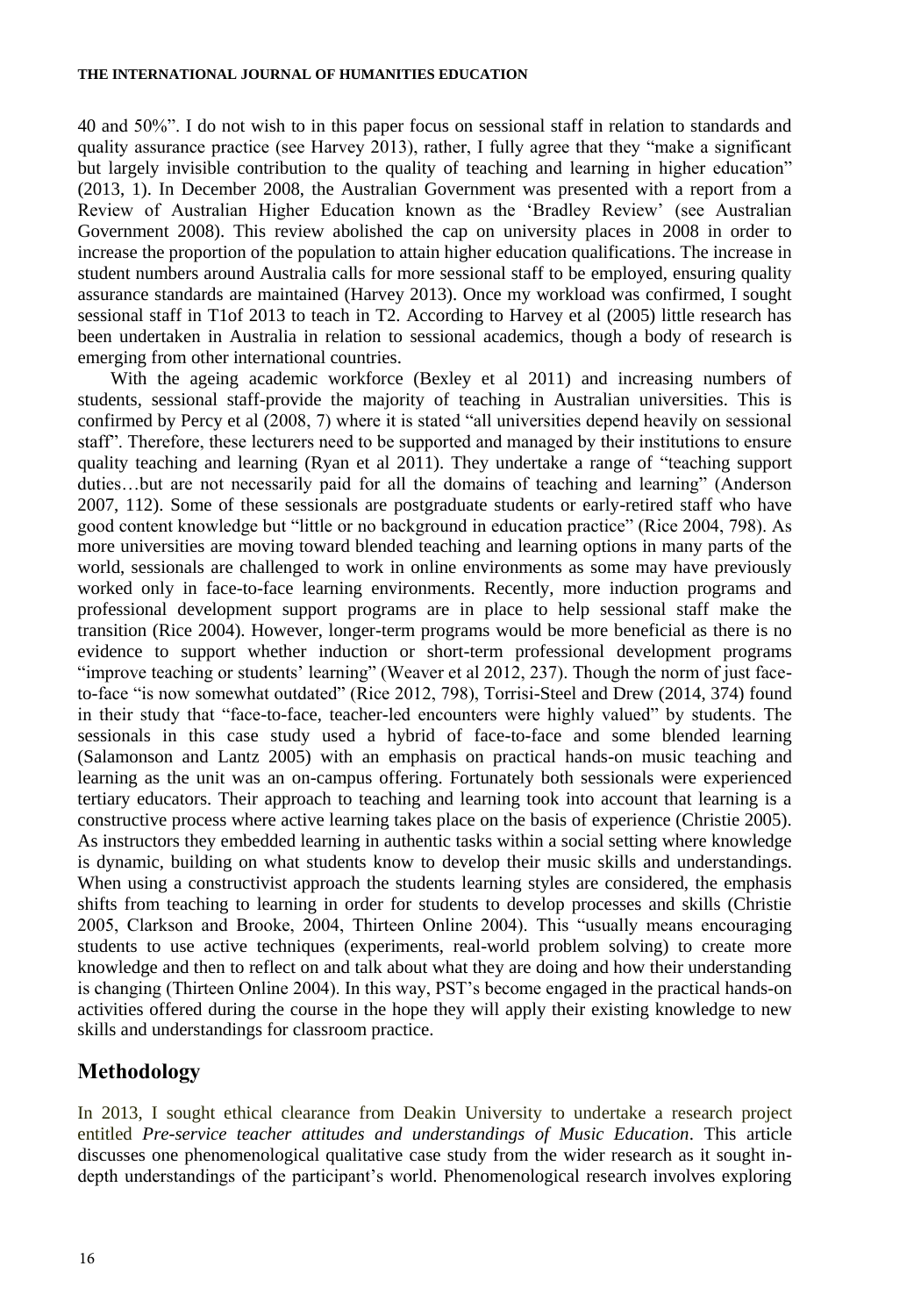participants' insights, experiences and understandings (Brocki and Wearden 2006; Reid, Flowers and Larkin 2005) that takes into account a process of interpretation by the researcher (Braun and Clarke 2006). At the end of 2013, I invited two sessional music academics through email to take part in the study as both taught a core unit in T2. I emailed them the Plain Language Statement, outlining the project with a few sample interview questions such as:

- How do you effectively prepare and engage PST's as generalist classroom teachers in music education?
- What are some of the challenges and opportunities you faced as a sessional member when preparing PST's in music education as generalist?
- What are some of the key things we need to include in our music teaching and how do you prepare the pre-service teachers to be culturally responsive?

Interviews are an effective way to gather qualitative data (Creswell 2009). Once the participants agreed to be interviewed we negotiated a time and place to meet in December 2013 that was convenient to each of them. It was also coincidental that both interviews took place on the same day at different times and places. Each was approximately one hour. Both interviewees were "assured that their participation was voluntary and that anonymity would be preserved" (Kokotsaki 2012, 137). The interviews only took place after their contract with the university had concluded, and, only once marks were submitted and available for the trimester. Two sessionals were employed to teach, as one could not take the entire trimester due to other work commitments for two sessions. Both knew each other and did not have to team-teach.

The semi-structured interview allowed for us to be conversational in manner (Kitchin and Tate 2000). With the permission of the interviewees, the conversation was digitally recorded and professionally transcribed by a research assistant (Steward and Rae 2012). No names are used in the paper; rather I refer to each as Interviewee A and Interviewee B. The small sample of two interviewees may be referred to as 'exploratory' as they provided me with a means to generate insights and information about my specific teaching unit (Denscombe 2010). Hence generalizations cannot be made to other sessionals and or to other teaching units. Having a small sample is a limitation itself as no "significant differences" can be shown. (Fakis, Hilliam, Stoneley, and Townend, 2004, 154). In addition, undertaking an interview allows the interviewee to accurately self-report, hence only a limited amount of information can be drawn at any one moment (da Costa and Remedios, 2014). Interviews can be time consuming and expensive in relation to transcription fees (Burns, 1998). The transcriptions were emailed to both interviewees to confirm the accuracy of the interview transcript as I was directly involved in the interviewing process (de Vries 2012) and knew both interviewees professionally. I analyzed the interviews using Interpretative Phenomenological Analysis (IPA), which is a "qualitative research approach committed to the examination of how people make sense of their major life experiences" (Smith, Flowers and Larkin 2009, 1). According to Eatough and Smith (2006) interviews that are indepth, conversational and semi-structured are the most effective data collection strategy when using IPA. The transcripts allowed me to analyze and codify the data into themes. For this paper the themes: ways of teaching and creative music is discussed using direct quotations from the two transcripts (Larkin, Watts and Clifton 2006).

# **Discussion and Findings**

I initially approached the sessionals through email and telephone contact to consider whether they had the time to teach the unit across ten weeks. Once they had agreed they then met with the administrative officer at DU to do the necessary paperwork, which can be time consuming and frustrating as pointed out by Interviewee A, who taught eight sessions, and Interviewee B, who taught two sessions. Both of them have many decades of teaching experience at schools and university settings and are internationally recognized as composers and leading music educators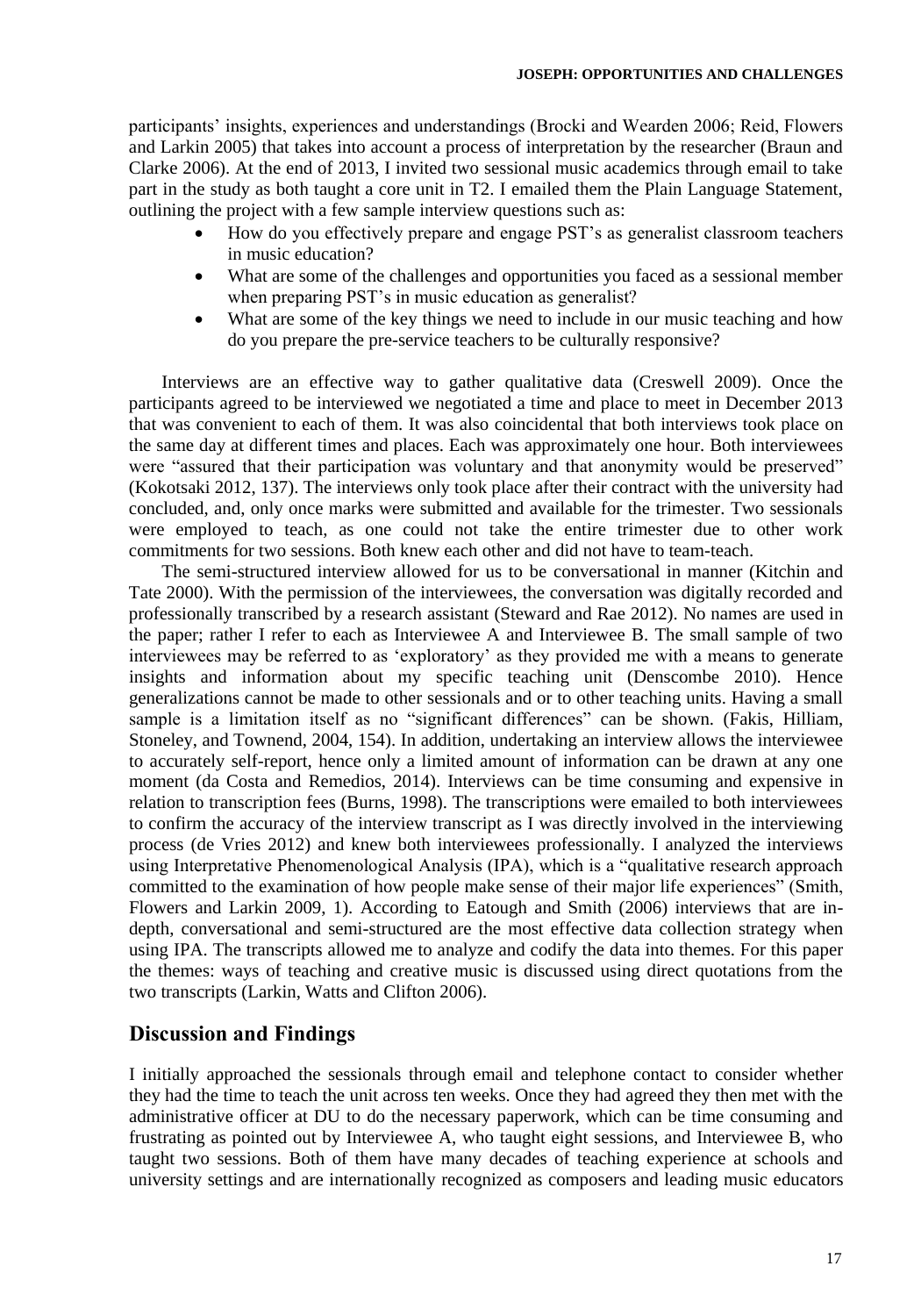with extensive publications. Having taught in teacher education courses over many years in their previous institutes, they had excellent content knowledge and years of experience in education practice. This is not always the case as Rice (2004) points out. As the full time member of staff, I did not have to mentor them in their role *per se*, rather, prior to T2; we had face-to face, email and telephone meetings regarding the unit guide and the 'online system called CloudDeakin. We regularly kept in touch throughout the trimester (face-to-face, email, telephone) regarding student issues, assignment questions or any other concerns. As I have attended music education workshops previously by both interviewees over the years, I knew that my PSTs would greatly benefit from their breath of experience and expertise, as they were dedicated, passionate, enthusiastic and well informed about music teaching and learning locally and globally.

#### *A Snapshot of Ways of Teaching*

I call this section ways of teaching as other music educators may find the opinions of the two interviewees useful for their own teaching. Similarities or differences of how to teach or ways of knowing and teaching may be common across music educators in educational settings. Interviewee A strongly felt that "there's just not enough time" to build PSTs confidence. Her approach to delivering the unit was based on "singing and active music making". Interviewee A firmly believed that active music making is through doing, indeed it is "key" for her. As generalist PSTs she believed "they need to sing and they need to move and they need to play instruments. You cannot learn this by watching a video or by listening to some audio about it." The hands-on practical approach through making and creating sounds resonated with interviewee B who was influenced by Murray Schafer who has written that the only way one can learn about music is by making music. She comments "one learns about sound only by making sound. The sounds may be crude, they may lack form and grace but they are ours". Further, interviewee B believed that practical music making for generalist student teachers is a good way to build their confidence and competency to 'give it a go' (an Australian idiom). Interviewee A found once PSTs developed a repertoire in class, their confidence improves. Research has shown that confidence to teach music education as generalist music is ranked low (Russell-Bowie 2009).

Working in groups is another way to build their confidence (Hogg 1994). Interviewee A found given the "limited time, we would sing a few songs, do a few dances, we played some pieces, and then once they had that repertoire they are ready to work in small groups". They learnt through seeing, hearing and doing in class, through the active music making, which is echoed mostly in the Orff approach. Both interviewees believed that the Orff approach was easy to adopt for PSTs who do not necessarily have any music background. It also involves including games. Interviewee A said "I often, though not always, start my lessons with a game; they love it because you get them laughing, their defenses drop, the walls break down and you are able to establish a connection". I firmly believe that it is in the actual doing that learning takes place (hands-on), by making connections and also having some fun. Through socialization in blended environments, connections can be made with the content, lecturer and peers.

The online environment included weekly readings and resources, which was then discussed and unpacked in practical music making terms. It provided support and reinforced what was learnt or what students missed if they were absent as attendance was not compulsory. Interviewee A pointed out once the PSTs had absorbed the readings "we made sure we talked about it the following week". Interviewee B in her two sessions uploaded online material in what she called "a few tempting things to grab their attention, a taster of what to expect in class". The in-class activities, online resources and notes on ways to teach provided PSTs with an initial repertoire of songs, body percussion, games and so forth. Interviewee A makes the point that "it takes years to develop a whole swag of strategies that you can use to engage students in learning". Engaging PSTs involves active communication. Interviewee A pointed out that "communicating with each other, learning interpersonal, intrapersonal skills, which you can only do by working with others,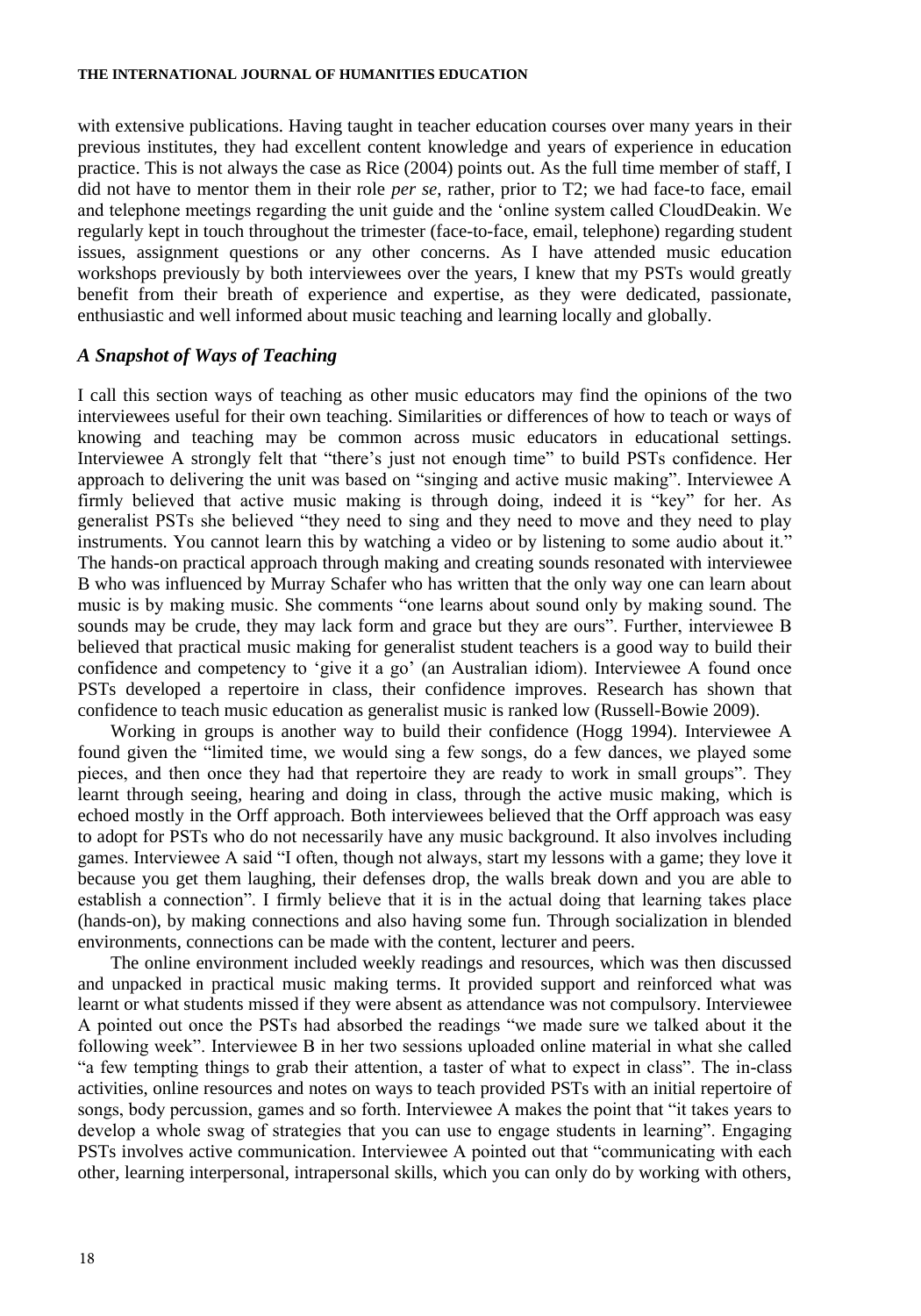collaboration and communication is very, very important". These skills are essential for teaching in any discipline area not just in music education.

Teaching has to be fun and exciting for the teacher and learner. Both interviewees used voice and instruments to show and tell of ways to teach music as a generalist. Interviewee B, for example, used a simple song, "Grandfather's Clock", to show PSTs how to turn something very simple into a piece. As she explained: "I sang it and then broke it up and showed them how you can turn it into a piece using rhythm patterns and ostinato (repeated pattern) from words". Interviewee A in her workshops said she used:

a combination of singing, saying, moving, dancing and playing. I believe that movement and dance is wonderful to integrate with music and I think that it's the best way to teach music through using your body, through body percussion, through movement, through folk dancing. This way we can learn all the musical concepts.

Both interviewees spoke of the importance of teaching about approaches to music teaching and of philosophies, however, they felt for generalist PSTs it was important to build their confidence to sing and be creative than focus largely on the theoretical basis of various approaches to music education. Working hands-on through active music making and creating with a small group proved beneficial for the teaching and learning environment. Kokotsaki and Hallam (2007, 107) point out there are "clear benefits to be gained, not only musically, but personally and socially".

### *Creative Music Making*

Both sessionals advocated the importance of creative music making when preparing generalist or specialist PST's. It is "the heart and soul" (Interviewee A) of music making where music can be experienced by all. As Interviewee A elaborated:

That's what it's all about… music is for everyone. We can all do it, and derive immense joy from that and have an incredible connection, even a heart connection. I always talk about the 'heart connection' it is so much more than just developing a few skills and concepts.

This was similar to what Interviewee B felt about creativity, noting that "it is the basis of music making, and you can learn so much music through it". She strongly believed everyone should be "able to engage with music through sound making… using voices, available classroom instruments, digital sounds, and sounds from the natural environment. This can be easily achieved, as Interviewee B points out "by using ones imagination, creating animal and bird sounds". The emphasis here is on music making that is 'do-able' and achievable for the generalist PST. Interviewee A found creative music most joyous when the PSTs had the opportunity to work in small groups and create a simple task. She stated that:

It might have been singing or playing instruments and working on some of the techniques - maybe creating a piece using a rondo for example, or using some of the musical concepts, maybe incorporating rhythm, or tempo, or dynamics. Working like that and then rehearsing and performing, there's a sense of great achievement, especially when they've done work well and they have the opportunity to watch each other and learn so much from each other.

This was similar to what Interviewee B experienced in her two workshops where she had given the PSTs a model to work from. They worked in small groups and, as she noted: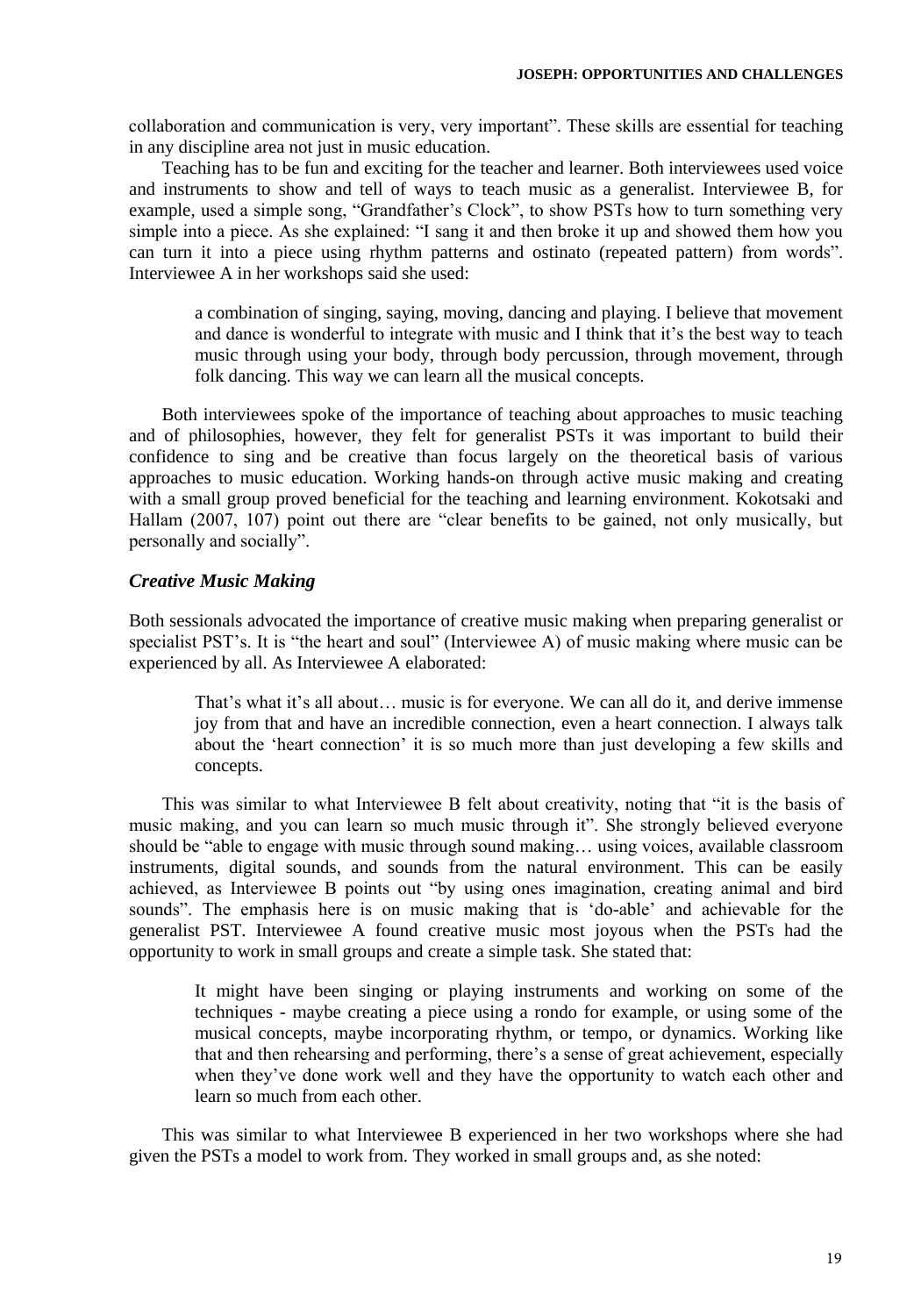They had come up with some things - words, ostinato, and rhythms. I went round to the class and found one group who were trying to do a free piece in rhythm and it wasn't working, so I said to them: "Why are you doing that? Why are you counting it in four?" They didn't really know so I said: "Don't bother doing that, just, do it in free time" and it was much more interesting after that.

Creative music making lends itself for PSTs to explore, improvise and create their own sounds and music. Creativity for both interviewees resonates with holistic learning. "It is interactive, incorporating discussion, social context, sensitivity to others and the acquisition and improvement of literacy (music) skills" (Banaji et al 2013, 63). The face-to-face learning episodes gave PSTs the opportunity, according to Interviewee A, to "learn so much about our music and ourselves and we can also learn about other cultures". Both interviewees strongly felt the importance of including multicultural music. Interviewee A commented:

Music and the arts are one of the most wonderful ways to reach and engage with students from all over the world regardless of whether they can speak English. Whether they understand our culture, or not, this is one of the ways that we can make them feel that they are part of the class. Help to build their self-esteem, their confidence.

Music is an effective vehicle for including all children from different languages, ethnicities, religions and cultures. It can also offer a "viable solution" to problems facing youth in schools (Legette 2003, 58). Interviewee B pointed out in her two workshops "at no point did I mention Mozart, Bach or Beethoven. I simply didn't mention their names. We were just working in sound - that was the whole thing". Creative music making transcends socio-cultural barriers and borders. Interviewee B gave the following example: "If you've got an Ethiopian child or a little Arabic kid, they can make the sounds that relate to them and the music that they know". This exploration of sound aligns with the Australian curriculum (ACARA, 2014) that promotes creativity and includes music from Australia's First Peoples, the Aboriginal and Torres Strait Islanders and from around the world. As music educators we are "expected to promote creativity through the national curriculum for music" (Philpott 2001, 216).

# **Final Thoughts: Directions and Implications**

This study presents a snapshot of some of the ways tertiary music educators can prepare generalist PSTs to teach music in primary classrooms. Whilst the current case study of two sessional staff reveals considerable insights, generalizations cannot be made in relation to sessional staff or full-time staff preparing PSTs in music education. Additional research across other tertiary institutes is essential. Working with sessional staff gave me the opportunity to review the unit content, assessment and delivery. It helped me see things in a different light as the music educator based at the Burwood campus. The liaising through email, phone calls and face-to face meetings relieved feelings of isolation and offered me the chance to be part of a community of practice, keeping me up to date with classroom practice (Hunter 2011, Bresler 2002). According to Wenger 2006 "communities of practice are groups of people who share a concern or a passion for something they do and learn how to do it better as they interact regularly". This resonated with how interviewee A felt as a sessional. She stated "there was no community… there's no one else that actually engaged me". Interviewee A found having me on board as a full time member of staff provided support her comment "it was lovely having you there" was beneficial for both of us as we reflected on the unit and workshops. It is through reflection we can improve our own music practice as many of us work in isolation as music educators (Joseph 2011).

Given the time constrains within the course, it is not possible to expect PSTs to develop a wide range of knowledge and skills in music education. However, interviewee B noted, it is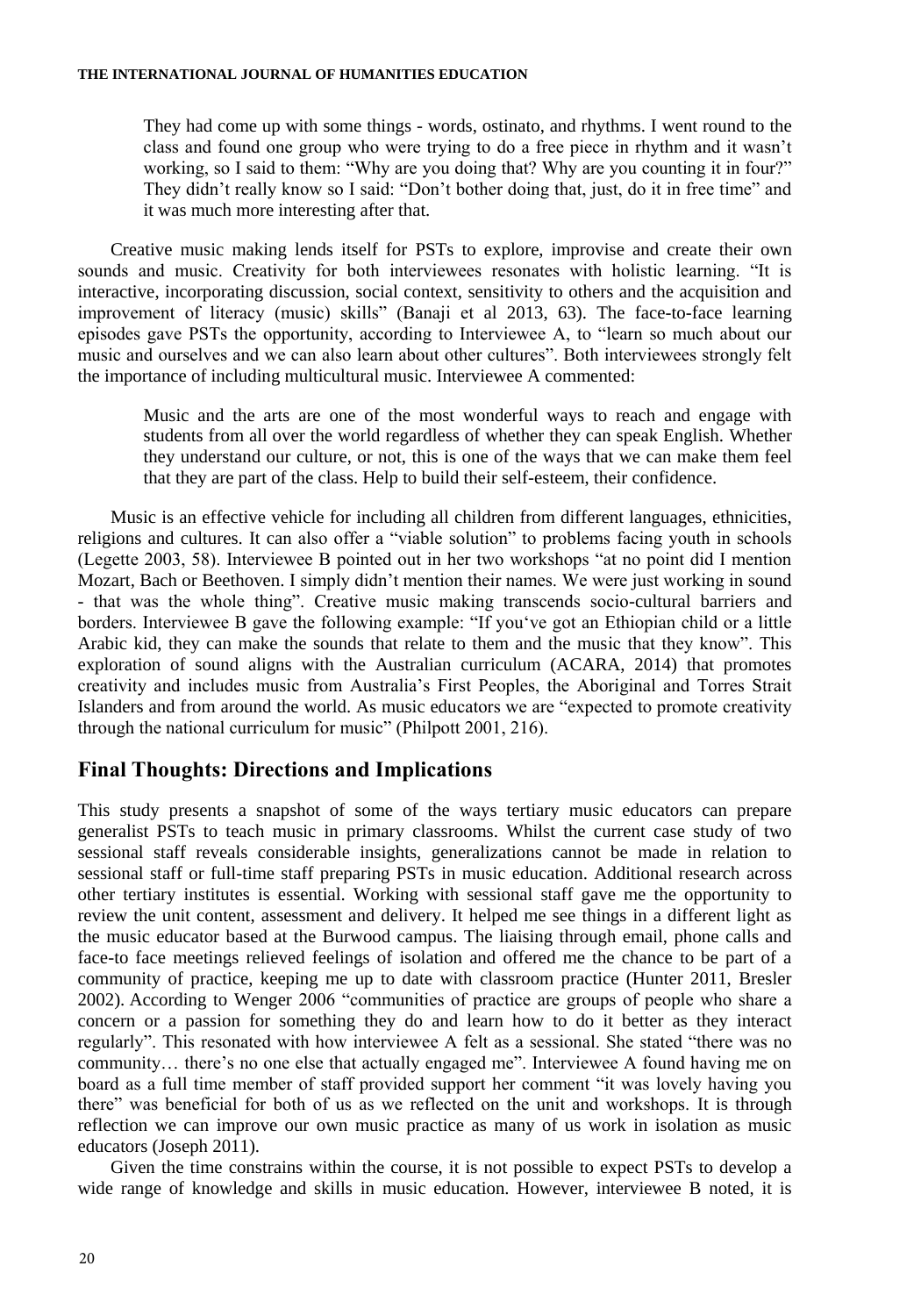necessary to "learn about and recognize the elements of music as they sing, play and compose a range of music of their own and from other cultures". She elaborated that student teachers also need to be able to "record and share music that they sing, play and create". By doing this, PSTs "can connect music to other art subjects and learning areas". Therefore, it is important to know not only how to create and make, but also how to explore and respond to music. I agree with Kokosaki (2012, 150) that exploring music creativity needs to be "maximized and encouraged by both the schools and the training establishments". As creativity in music is a multifaceted concept, its definition has changed over the years allowing everyone to explore, express and experience music making socially. The notion of creativity is socially and culturally situated (Kokotsaki 2012, Burnard 2012). Hence, valuing and acknowledging PSTs creative music products is an essential part of teaching and learning. This reinforces and builds their confidence as future teachers. It is hoped that they will "become active producers and thinkers rather than consumers and reproducers of knowledge" (Kokosaki 2012, 130). With an increasing demand of PSTs wanting to specialise in music they can do so in the new accredited course for Bachelor of Education (Primary) (2013-2015), which offers a pathway of a suit of six music units called the Middle years (years7-10) study option. This prepares them for teaching in primary and also in secondary schools with a twenty-day secondary school placement. The cohort discussed in this paper is pipelining where no music specialism was offered, rather two arts education units are core within the course as they graduate as generalist primary teachers.

As there is so much to teach in so little time, the opportunity to always engage and mentor PSTs was not possible as students were not required to attend regularly. As attendance is not compulsory, the interviewees found it frustrating, it left gaps in the PSTs learning when they missed class. Interviewee A strongly felt because PSTs are learning about active music making "attendance should be at least 80% compulsory". The unit was attached to school placement during the face-to-face time. Nevertheless, the teaching and learning experience was delivered in a practical way where PSTs 'role played' primary children at times through active music making, giving them some ideas to trial in regards to engaging and experiencing music making in a creative way when on placement after the unit delivery. Yourn (2000, 181) found in her study that "beginning music teachers require supported and structured experiences". As tertiary music educators, we are exhorted to be mentors to PSTs (Campbell and Brummett 2007). The PSTs were encouraged to make contact with the sessional staff (email) or myself (email or telephone) during the unit and also when on placement should they require additional assistance to trial a music lesson.

Finally, when asked how both sessionals found the class interaction and engagement, they commented: "they [PSTs] were a lovely class, they were terrific students, very approachable", "there were some beautiful students" and some "were terribly engaged and were wonderful". With such positive responses about the class, I hope that the PSTs will put into practice what they learnt from the sessionals. The Arts domain within the Australian Curriculum will be implemented from 2014, giving teachers the opportunity to review, renew and refresh their practice and be inclusive of the diverse Arts practices and peoples in multicultural Australia. The cohort of PSTs undertaking the unit in Trimester two graduated in December 2013. A future follow up study with these PST's would be worth investigating in regards to the process and practice of class-music as generalist or as music teachers. The challenges, concerns and successes about 'making and responding' to music in creative ways would be insightful and informative in relation to the 'general capabilities' of the Australian Curriculum: The Arts (ACARA, 2014) and may assist tertiary educators to prepare students to be effective teachers (Rohwer &Warren, 2004).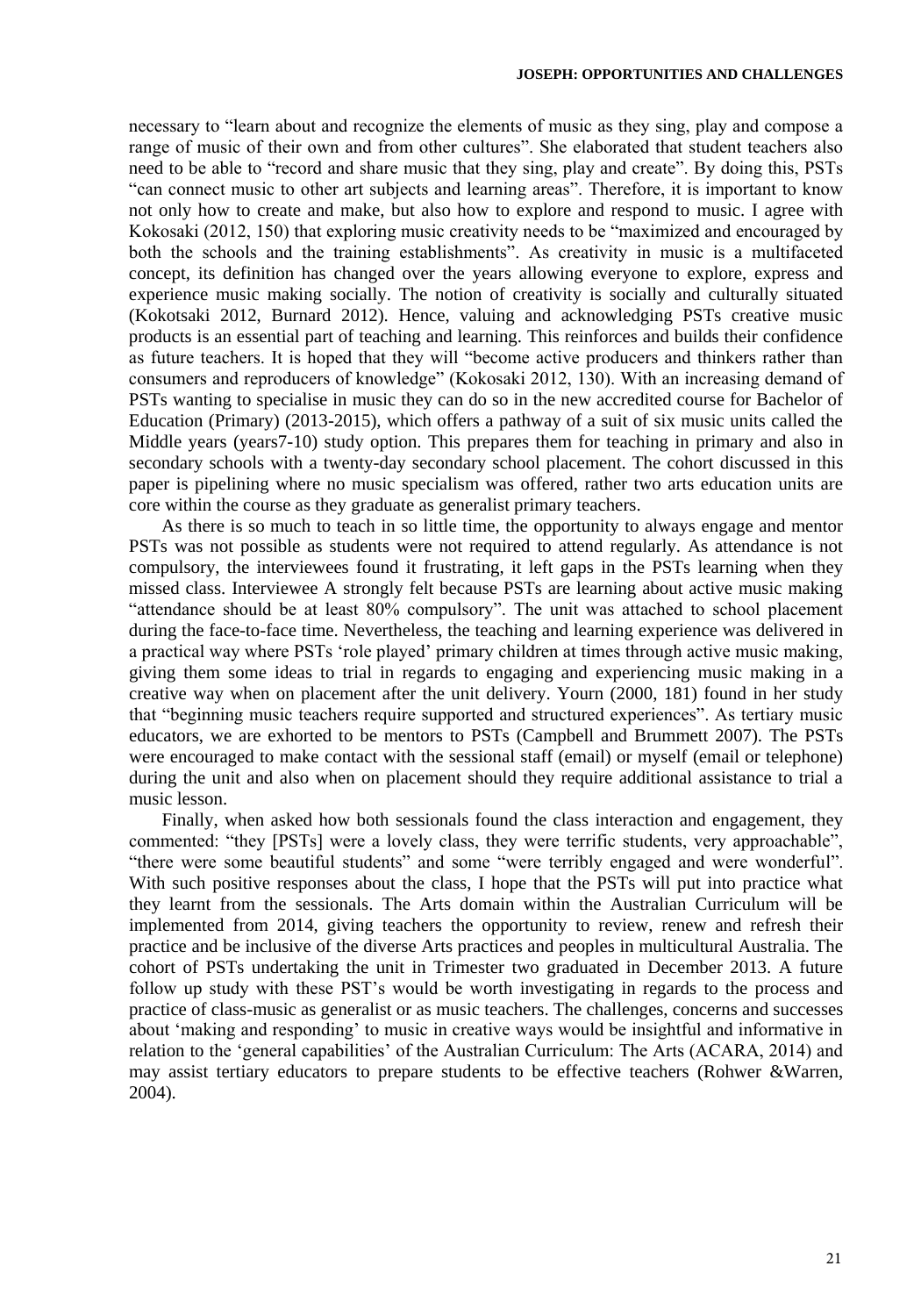#### **REFERENCES**

- Abril, Carlos R. and Brent M. Gault. 2005. "Elementary educators' perceptions of elementary general music instructional goals." *Bulletin of the Council for Research in Music Education* 164: 61-69.
- Australian Curriculum, Assessment and Reporting Authority (ACARA). 2014. "Shape of the Australian Curriculum: The Arts." Accessed 1 February 2014. http://www.acara.edu.au/verve/\_resources/Shape\_of\_the\_Australian\_Curriculum\_The\_ Arts\_-\_Compressed.pdf
- Anderson, Valerie. 2007. "Contingent and Marginalised? Academic development and part-time teachers." *International Journal for Academic Development*, 12(2): 111-121.
- Anderson, William M. and Patricia S. Campbell. 2011. *Multicultural Perspectives in Music Education*. United Kingdom: Rowman & Littlefield Education.
- Asmus, Edward. 2000. "The need for research in music teacher preparation." *Journal of Music Teacher Education* 10(1): 5-6.
- Australian Curriculum, Assessment and Reporting Authority (ACARA). 2011. "Shape of the Australian Curriculum: The Arts." Accessed 6 April 2013. http://www.acara.edu.au/verve/\_resources/Shape\_of\_the\_Australian\_Curriculum\_The\_ Arts\_-\_Compressed.pdf
- Australian Government. 2008. Review of Australian Higher Education: Final report. Accessed 14 October 2013. http://www.innovation.gov.au/HigherEducation/Documents/Review/PDF/Higher%20Ed

ucation%20Review\_one%20document\_02.pdf

- Australian Institute for Teaching and School Leadership (AITSL 2011). Australian Professional Standards for Teachers. Accessed 10 February 2014. http://www.aitsl.edu.au/verve/\_resources/AITSL\_National\_Professional\_Standards\_for \_Teachers.pdf
- Australian Qualification Framework (AQF). 2013. Accessed 14 October 2013. http://www.aqf.edu.au/wp-content/uploads/2013/05/AQF-2nd-Edition-January-2013.pdf
- Banaji, Shakuntala, Andrew Burn, and David Buckingham. 2010. *The Rhetorics of Creativity: A literature review*. London: Creativity, Culture and Education.
- Belz, Mary J. 2006. "Opening doors to diverse traditions of music making: Multicultural music." *Music Educators Journal* 92(5): 42-45.
- Berke, Melissa and Cynthia M. Colwell. 2004. Integration of music in the elementary curriculum: Perceptions of preservice elementary education majors". *Update: applications of Research in Music* Education 32(1): 22-23.
- Bexley, Emmaline, Richard James, and Sophie Arkoudis. 2011. "The Australian academic profession in transition." Accessed 3 February 2014. http://www.cshe.unimelb.edu.au/people/bexley\_docs/The\_Academic\_Profession\_in\_Tra nsition\_Sept2011.pdf
- Blacking, John. 1995. "Some Notes on a Theory of African Rhythm." *Journal of the African Music Society* 1(2): 12-20.
- Braun, Virginia and Victoria Clarke. 2006. "Using thematic analysis in psychology." *Qualitative Research in Psychology* 3(4): 77–101.
- Bresler, Liora 2002. "Out of the trenches: The joys (and risks) of cross-disciplinary collaborations." *Bulletin for the Council for Research in Music Education* 152(1): 17-40.
- Brocki, Joanna M and Alison J. Wearden. 2006. "A critical evaluation of the use of interpretative phenomenological analysis (IPA) in health psychology." *Psychology and Health* 21(1): 87-108.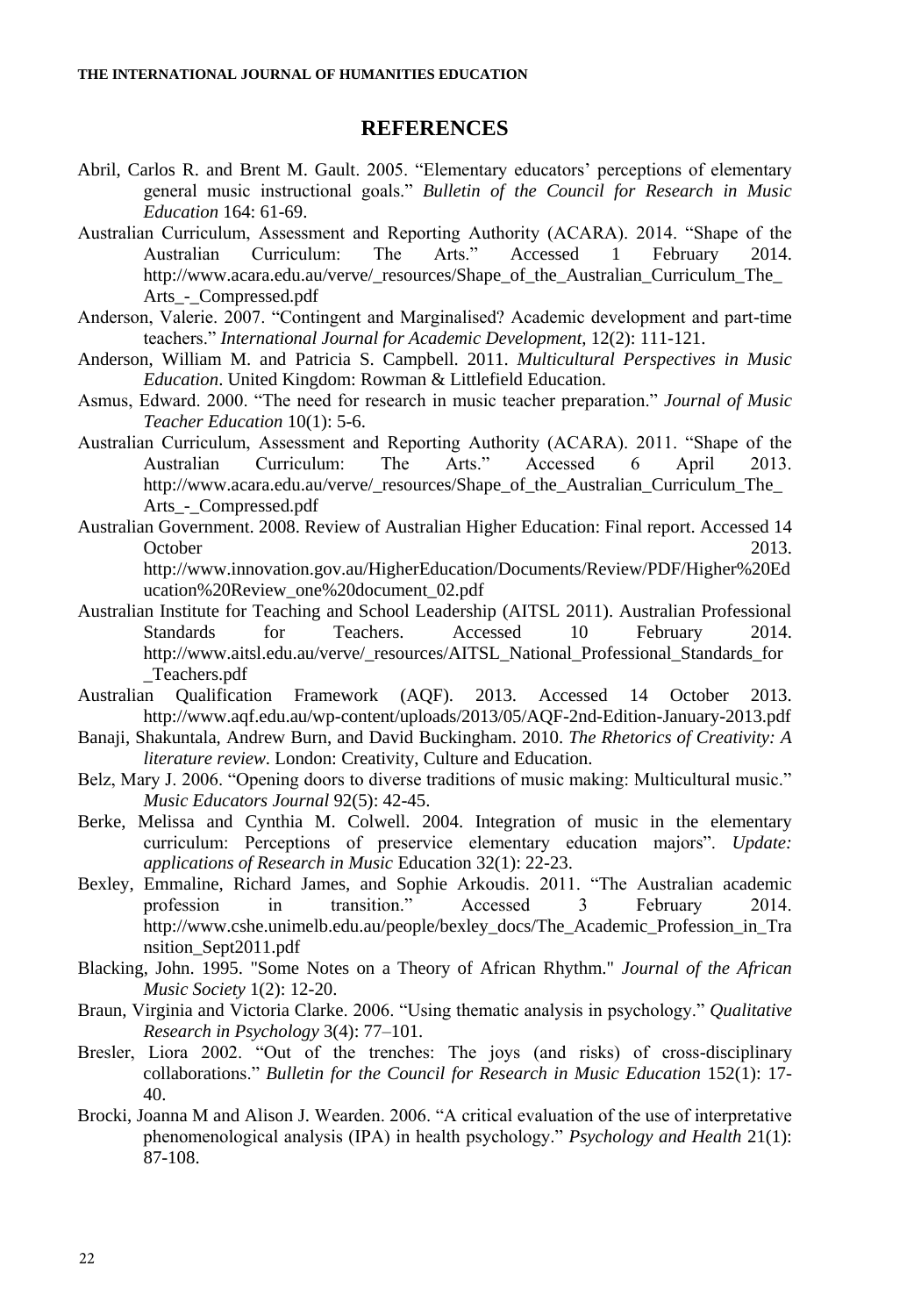- Burnard, Pam. 2012. "Rethinking musical creativity" and the notion of multiple creativity in music." In O. Odena (ed.), Musical Creativity: Insights from music education research (pp 5-28). Surrey, UK: Ashgate.
- Burns, Robert B. 1998. "Introduction to Research Methods". South Melbourne, Australia: Addison Wesley Longman Australia PTY Limited.
- Campbell, Mark. R. and Verna M. Brummett. 2007. "Mentoring preservice teachers for development and growth of professional knowledge." *Music Educators Journal* 93(3): 50-55.
- Chen-Hafteck, Lily. 2007. "In search of a motivating multicultural music experience: lessons learned from the Sounds of Silk project." *International Journal of Music Education*  25(3): 223-233.
- Christie, Alice. 2005. "Constructivism and its implications for educators." Accessed 15 April 2014. http://alicechristie.com/edtech/learning/constructivism/index.htm
- Chrysostomou, Smaragda. 2011. "Educating music teachers for the 21st Century: A review essay." *International Journal of Education and Arts* 12(8). Accessed 2 February 2014. http://www.ijea.org/v12r8/v12r8.pdf
- Clarkson, Bernard and Chris Brook. 2004. "I can't understand why I didn't pass: Scaffolding student activities." In R. Atkinson, C. McBeath, D. Jonas-Dwyer & R. Phillips (eds.), Beyond the comfort zone: Proceedings of the 21st ASCILITE Conference, Perth, 190- 196. **Accessed** 15 April 2014. http://www.ascilite.org.au/conferences/perth04/procs/pdf/clarkson.pdf
- Conway, Colleen. 2002. "Perceptions of Beginning Teachers, Their Mentors, and Administrators Regarding Preservice Music Teacher Preparation." *Journal of Research in Music Education* 50(1): 20-36.
- Creswell, John W. 2009. *Research Design: Qualitative, Quantitative, and Mixed methods Approaches*. Thousand Oaks, CA: Sage Publications, Inc.
- Csikzentmihalyi, Mihaly. 1996. *Creativity: Flow and the psychology of discovery and invention*. New York: HarperCollins.
- de Vries, Peter 2011. "The First year of Teaching in Primary School: Where is the Place of Music?" 12(2): 1-25. Accessed 1 February 2014 from http://www.ijea.org/v12n2/v12n2.pdf
- de Vries, Peter. 2012. "Intergenerational music making: A phenomenological study of three older Australians making music with children." *Journal of Research in Music Education* 59(4): 339-356.
- Deakin University. 2014a. Bachelor of Education (Primary). Accessed 13 February 2014. http://www.deakin.edu.au/course/bachelor-of-education-primary-education-andteaching
- Deakin University. 2014b. EEA410 Primary Arts Education: Focussed Study. Accessed 10 February 2014. http://www.deakin.edu.au/current-students/courses/unitsearch.php?hidCurrentYear=2014&hidYear=2013&hidType=&txtUnit=eea410&txtTitl e=&txtKeyword=Keyword&selLevel=Select&selSemester=Select&selLocation=Select &selMode=Select&chkSortby=unit\_cd&btnSubmit=Search
- Deakin University. 2014c. ECA409 Teaching the Arts in Primary Schools. Accessed 10 February 2014. http://www.deakin.edu.au/current-students/courses/unitsearch.php?entunit=eca409&entkeyword=Keyword&year=2013&submit=Go
- da Costa, Laura and Richard Remedios. 2014. "Results: Examining the Implications of Methodological Divergence and Implicit Processes for Achievement
- Goal Research." *Journal of Mixed Methods Research* 8(2): 162-179.
- Della Pietra, Christopher, Sara Bidner, and Thomas Devaney. 2010. "Preservice elementary Classroom Teachers' Attitude Toward Music in the School Curriculum and Teaching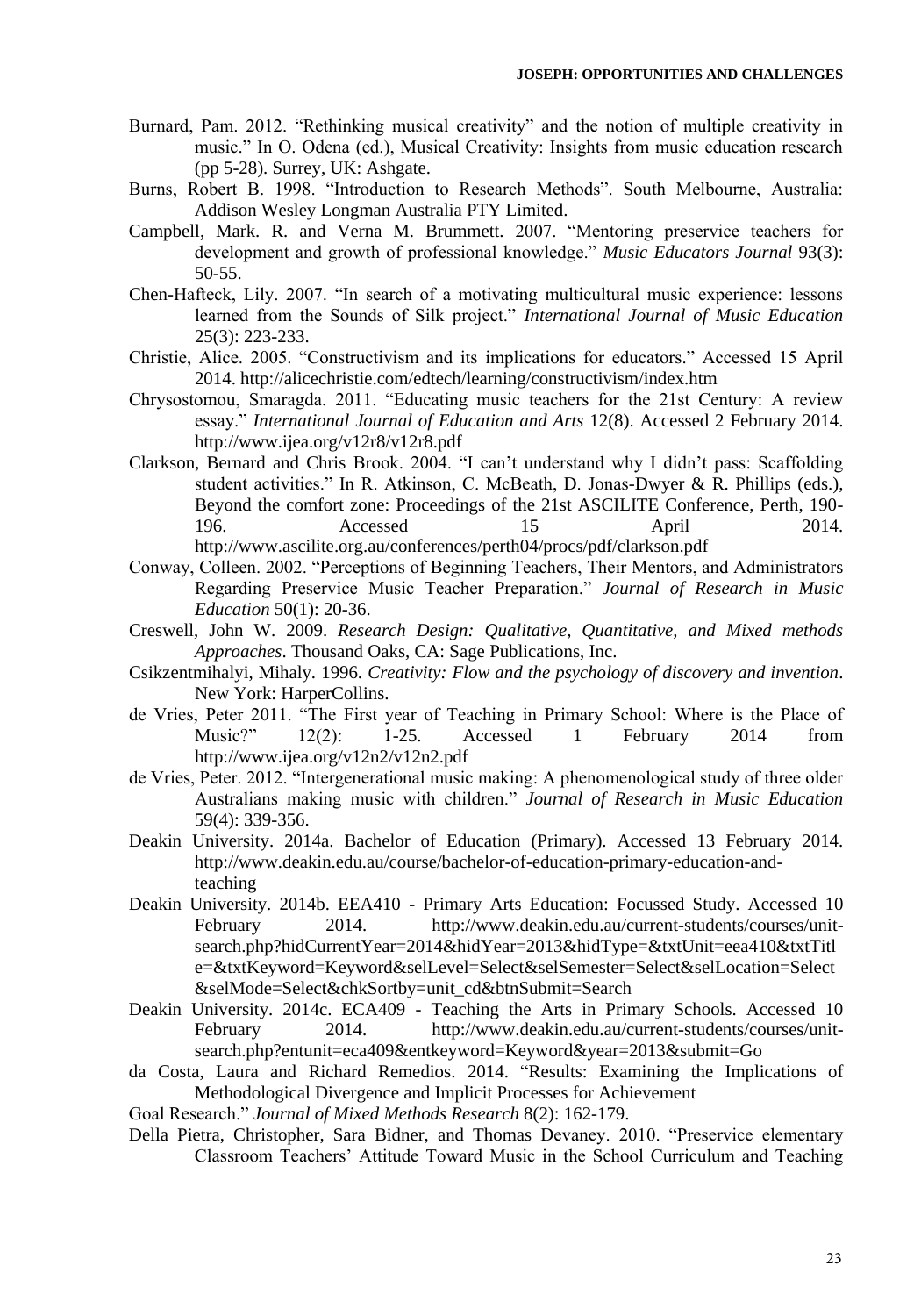Music." *Research & Issues in Music Education* 8(1): 1-15. Accessed 1 February 2014 from http://www.stthomas.edu/rimeonline/vol8/Elementary\_Classroom.htm

- Denscombe, Martyn. 2010. The Good Research Guide: For Small-Scale Social Research Projects. New York: McGraw-Hill.
- Eatough, Virginia and Jonathan Smith. 2006. 'I was like a wild person': Understanding feelings of anger using interpretative phenomenological analysis. *British Journal of Psychology*  97(4): 483-498.
- Erwin, Joanna. H., Edwards, Kay., Kerchner, Jody and Knight, John. 2003. *Prelude to music education*. Upper Saddle River, New Jersey: Pearson Education.
- Fakis, Apostolos, Rachel Hilliam, H. Stoneley, and Michael Townend. 2004. "Quantitative Analysis of Qualitative Information From Interviews: A Systematic
- Literature Review." *Journal of Mixed Methods Research* 8(2): 139-161.
- Fredericks, Schalk. 2008. "The use of indigenous and contemporary music pedagogies in South Africa." *Journal of Artistic and Creative Education* 2(2): 127-149.
- Garvis, Susanne and Rowena Riek. 2010. "Improving generalist teacher Education in the Arts." *International Journal of the Arts in Society* 5(3): 159-168
- Gibson, Robyn and Robyn Ewing. 2011. *Transforming the curriculum through the Arts*. Pulgrave MacMillan: Malaysia.
- Gifford, Edward. 1993. "The Musical training of Primary Teachers: Old Problems, New Insights and Possible Solutions." *British Journal of Music Education*, 10(1): 33-46.
- Harrison, Scott and Julie Ballantyne. 2005. Effective teacher attributes: Perceptions of earlycareer and pre-service music teachers. In Cooper, Maxine (ed.), Proceedings of the 33rd Annual Australian Teacher Education Association Conference. Teacher Education: Local and Global: Australian Teacher Education Association Conference Proceedings, 219-226. Surfers Paradise: Australia.
- Harvey, Marina. 2013. "Setting the standards for sessional staff: quality learning and teaching." *Journal of University Teaching & Learning Practice* 10(3). Accessed 2 February 2014. http://ro.uow.edu.au/cgi/viewcontent.cgi?article=1420&context=jutlp
- Harvey, Marina, Sharon Fraser, and Jennifer Bowes. 2005. *Quality teaching and sessional staff*. Accessed 2 February 2014. http://conference.herdsa.org.au/2005/pdf/non\_refereed /277.pdf
- Hash, Phillip M. 2009. "Preservice classroom teachers' attitudes towards music in the elementary curriculum." *Journal of Music Teacher Education* 19(6): 6-24.
- Hennessy, Sarah. 2000. "Overcoming the red-feeling: the development of confidence to teach music in primary school amongst student teachers." *British Journal of Music Education* 17(2): 183-196.
- Hogg, Noela. 1994. "Strategies to Facilities Student Composition: A focus on music as an empowering agent." *Research Studies in Music Education* 2(1): 15-24
- Holden, Hilary and Stuart Button. 2006. "The teaching in primary music in the primary school by non-music specialist." *British Journal of Music Education* 23(1): 23-38.
- Hunter, Lisa R. 2011. "School-University Partnerships: A Means for the Inclusion of Policy Studies in Music Teacher Education." *Arts Education Policy Review* 112(3): 137-143.
- Joseph, Dawn. 2011. "Early career teaching: learning to be a teacher and staying in the job." *Australian Journal of Teacher Education* 36(9): 1-14.
- Joseph, Dawn. 2009. "Sharing music and culture through singing in Australia." *International Journal of Community Music*, 2(2&3): 169-181.
- Joseph, Dawn and Jane Southcott. 2011. "Embracing cultural diversity in Australian music teacher Education." *Music Education Research and Innovation*, 14(1): 7-14.
- Joseph, Dawn and Jane Southcott. 2013. "So much more than just the music: Australian preservice music teacher education students' attitudes to artists-in-schools." *International Journal of Music Education* 31(3): 243-256.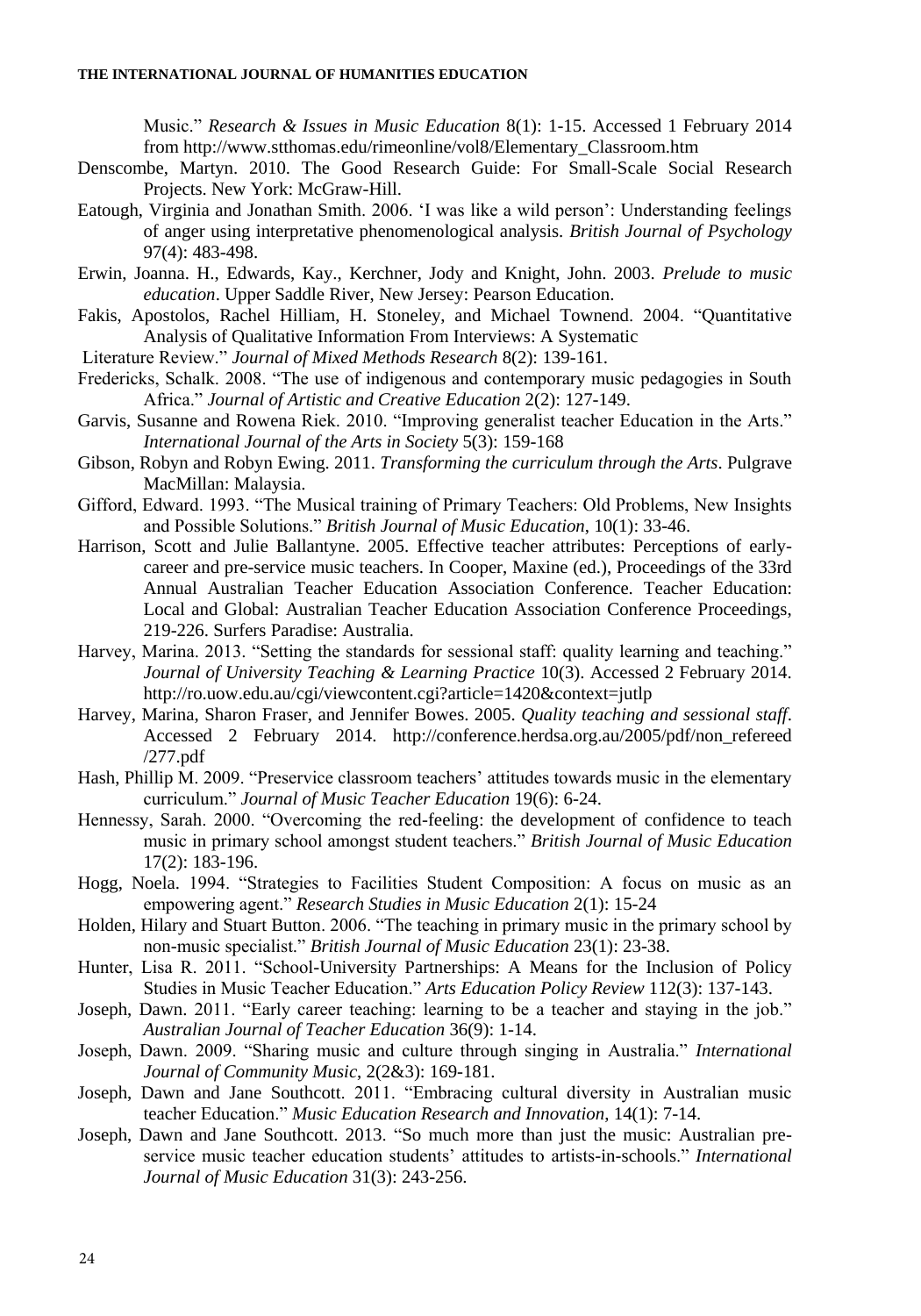- Kitchin, Rob and Nicholas J. Tate. 2000. Conducting Research into Human Geography: Theory, Methodology and Practice. New York: Prentice Hall
- Kokotsaki, Dimitra. 2012. "Pre-service student-teachers' conceptions of creativity in the primary music classroom." *Research Studies in Music Education* 34(2): 129-156.
- Kokotsaki, Dimitra and Susan Hallam. 2007. "Higher education music students' perception of the benefits of participative music making." *Music Education Research* 9(1): 93-109.
- Larkin, Michael, Simon Watts, and Elizabeth Clifton. 2006. "Giving voice and making sense in interpretative phenomenological analysis." *Qualitative Research in Psychology* 3(2): 102-120.
- Legette, Roy M. 2003. "Multicultural music Education, Attitudes, Values, and Practices of Public School Music Teachers." *Journal of Music Teacher Education*, 31(1): 51-59.
- Letts, Richard and Gary McPherson. 2011. *Supplementary submission from the Music Council of Australia: teacher Education In Music*. Accessed 31 January 2014. http://www.mca.org.au/images/pdf/Advocacy2011/mcaCLASSICAL11tertiary%20teac her%20training.pdf.
- Nieto, Sonia. 1992. *Affirming Diversity: The Sociopolitical Context of Multicultural Education*. White Plains, New York, Longman.
- Parliament of Victoria. 2013. *Inquiry into the benefits and potential of music education in Victorian schools*. Accessed 31 January 2014 http://www.parliament.vic.gov.au/ images/stories/committees/etc/Music\_Ed\_Inquiry/Music\_Education\_Final\_041113.pdf
- Percy, Alisa, Michele Scoufis, Sharron Parry, Allan Goody, Margaret Hicks, Ian Macdonald, Kay Martinex, Nick Szorenyi-Reischl, Yoni Ryan, and Lynn Sherifan. 2008. *The RD Report, Recognition-Enhancement-Development: the contribution of sessional teachers to higher education*. Accessed 2 February 2014. http://ro.uow.edu.au/cgi/viewcontent.cgi?article=1139&context=asdpapers
- Philpott, Christopher. 2007. *Learning to teach music in the secondary school. London*, UK: RoutledgeFalmer
- Reid, Kate, Paul Flowers, and Michael Larkin. 2005. "Interpretative phenomenological analysis: An overview and methodological review." *The Psychologist* 18(1): 20-23.
- Rice, Mary 2004. Discomfort at the coalface: issues for sessional tutors teaching in online enhanced learning environments. In Beyond the comfort zone: proceedings of the 21st Annual Conference of the Australasian Society for Computers in Learning in Tertiary Education (ASCILITE); and Beyond the comfort zone: program and abstracts for the 21st ASCILITE conference. Accessed 5 January 2014. http://www.ascilite.org.au/conferences/perth04/procs/pdf/rice.pdf
- Rohwer, Debbie and Warren Henry. 2004, 'University teacher's perceptions of requisite skills and characteristics of effective music teachers', Journal of Music Teacher Education, vol. 13, pp. 18-27.
- Russell- Bowie, Deirdre. 2009. "What me? Teach music to my primary class?" *Music Education Research* 11(1): 23-36.
- Ryan, Suzzanne, Egbert Groen, Karen McNeil, Andrew Nadolny and Asit Bhayyacharyya. 2011. "Sessional employment and quality in universities: a risky business." Accessed 3 February 2014. http://www.herdsa.org.au/wp-content/uploads/conference/2011/papers/ HERDSA\_2011\_Ryan.PDF
- Salamonson, Yenna and Julie Lantz. 2005. "Factors influencing nurse students' preference for a hybrid format delivery in pathophysiology course." *Nurse Education Today* 25(1): 9-16.
- Schippers, Huibb. 2010. *Facing the Music: Shaping Music Education from a Global Perspective*. New York: Oxford University Press.
- Senders, Warren and Lyle Davidson. 2000. "Music and Multiculturalism: Dimensions, Difficulties & Delights." *Journal for Learning Through Music* Summer (2000), 18-27. Accessed 28 December 2013. http://www.music-in-education.org/articles/1-E.pdf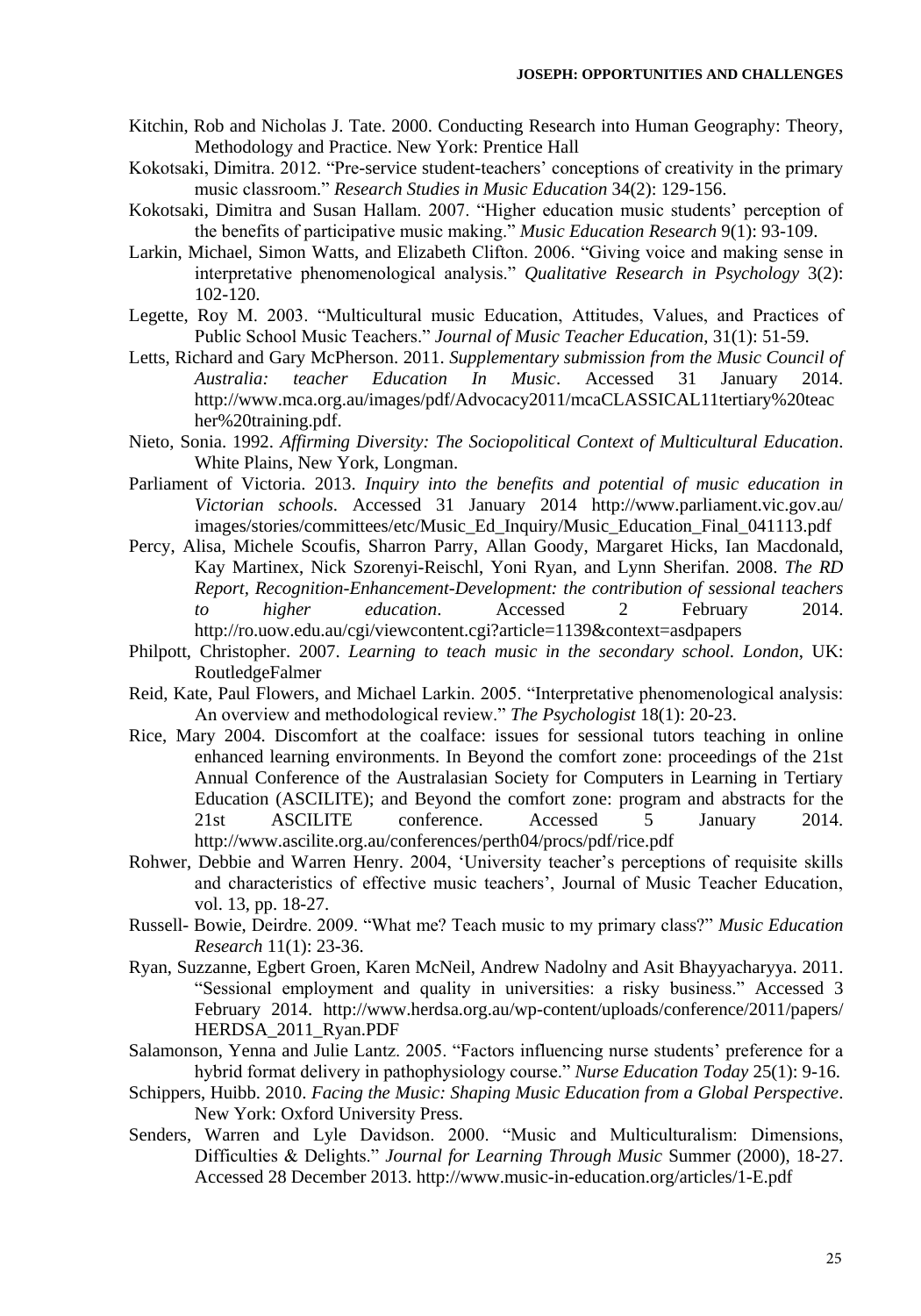- Smith, Jonathan. A., Paul Flowers, and Michael Larkin. 2009. *Interpretative Phenomenological Analysis: Theory, Method and Research*, London: Sage.
- Stewart, Laura F.M., and Agnes M. Rae. 2013. "Critical Care nurses' understanding of the NHS Knowledge and Skills Framework. An Interpretative Phenomenological Analysis." *Nursing in Critical Care* 18(1): 23-31.
- Thirteen Ed Online. 2004. "Constructivism as a paradigm for teaching and learning." Accessed 15 April 2014

http://www.thirteen.org/edonline/concept2class/constructivism/index.html

- Torrisi-Steele, Geraldine and Steve Drew. 2013. "The literature landscape of blended learning in higher education: the need for better understanding of academic blended practice." *International Journal of Academic Development* 18(4): 371-383.
- Victorian Curriculum and Assessment Authority (VCAA) 2014. "The Arts." Accessed 31 January 2014. http://ausvels.vcaa.vic.edu.au/The-Arts/Overview/Domain-structure
- Volk, Theresa. M. 2004. *Music, Education and Multiculturalism*. Oxford: Oxford University Press.
- Weaver, Debbi, Diane Robbie, Sue Kokonis, and Lucia Miceli. 2012. "Collaborative scholarship as a means of improving both university teaching practice and research capability." *International Journal for Academic Development* 18(3): 237-250.
- Wenger, Etienne. 2006. "Communities of practice a brief introduction." Accessed 6 February 2014. http://education.qld.gov.au/staff/development/performance/resources/readings/ communities-practice.pdf
- Whitwell, Giselle. 1999. "The inquiry into prenatal musical experience: A report of the Eastman Project 1980-1987." *Pre-and Peri-Natal Psychology Journal* 3(3): 171-189.
- Yourn, Belinda R. 2000. Learning to Teach: Perspectives from beginning music teachers. *Music Educators Journal* 2(2): 181-192.

# **ABOUT THE AUTHOR**

*Dr. Dawn Joseph:* Senior Lecturer, Faculty of Arts and Education, Deakin University, Melbourne, Victoria, Australia.